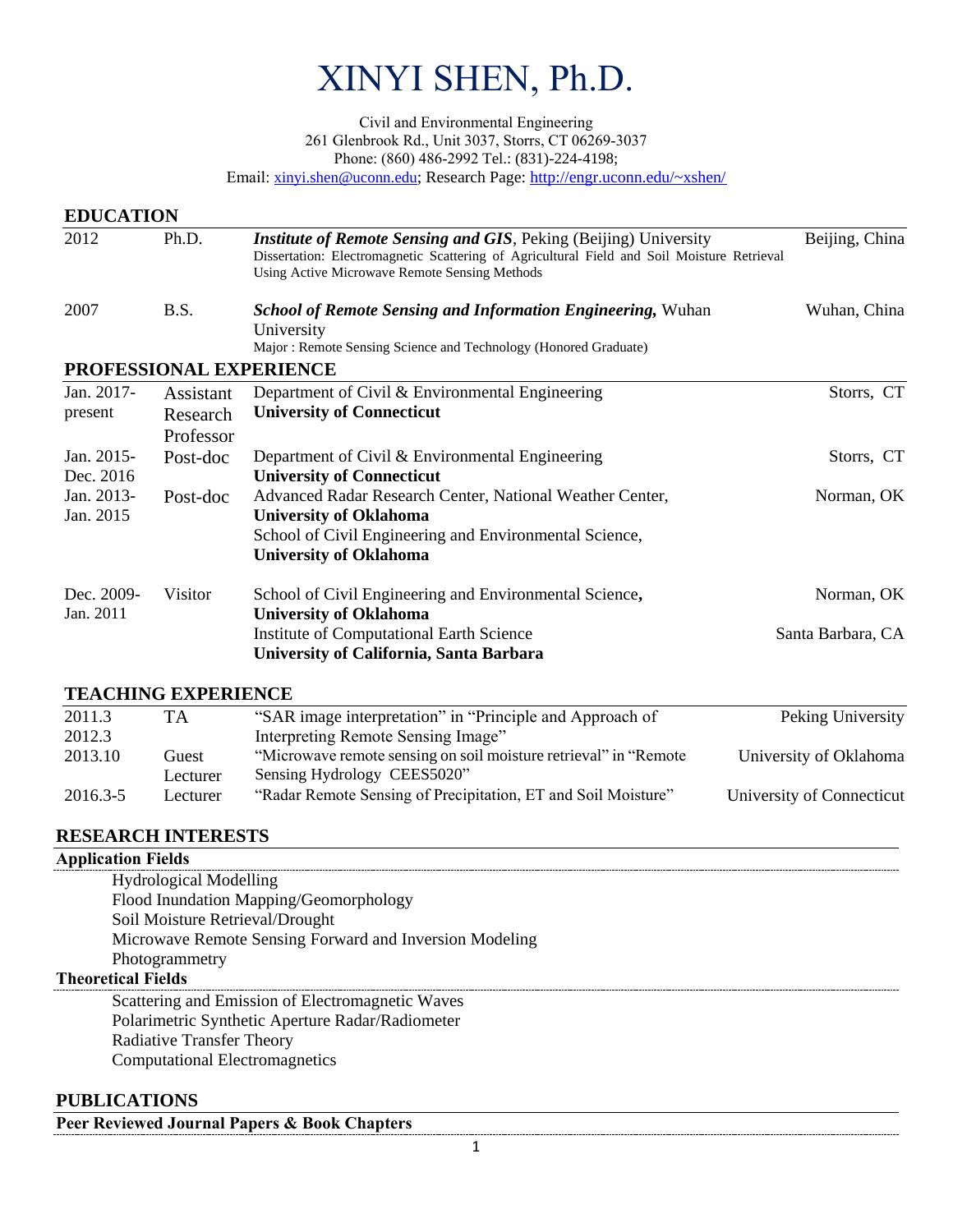(First authored journal papers and book chapter)

- 1. **Xinyi Shen**, Yiwen Mei and Emmanouil N. Anagnostou\*, (2016). "A Comprehensive Flood Events Database in Continental United States" *Bulletin of the American Meteorological Society*, DOI: [10.1175/BAMS-D-16-0125.1.](http://dx.doi.org/10.1175/BAMS-D-16-0125.1.)
- 2. **Xinyi Shen\***, Emmanouil N. Anagnostou\*, Yiwen Mei and Yang Hong (2016), "A Global Distributed Basin Morphometric Dataset", *Scientific Data-Nature,* 4:160124*,* DOI: [10.1038/sdata.2016.124.](http://dx.doi.org/10.1038/sdata.2016.124)
- 3. **Xinyi Shen**, Humberto J. Vergara, Efthymios I. Nikolopoulos, Emmanouil N. Anagnostou\*, Yang Hong, Zengchao Hao, Ke Zhang and Kebiao Mao, (2016) "GDBC: A Tool for Generating Global-Scale Distributed Basin Morphometry", *Environmental Modelling & Software*, [vol. 83,](http://www.sciencedirect.com/science/journal/13648152/83/supp/C) pp. 212-223, *DOI:* [10.1016/j.envsoft.2016.05.012](http://dx.doi.org/10.1016/j.envsoft.2016.05.012).
- 4. **Xinyi Shen,** Yang Hong\*, Ke Zhang, and Zengcao Hao (2016), "Refining a Distributed Linear Reservoir Routing Method", *Journal of Hydrologic Engineering*, [DOI: 10.1061/\(ASCE\)HE.1943-5584.0001442](http://dx.doi.org/10.1061/(ASCE)HE.1943-5584.0001442).
- 5. **Xinyi Shen**, Yang Hong, Emmanouil N. Anagnostou, Ke Zhang, and Zengchao Hao, (2016) "An Advanced Distributed Hydrologic Framework-The Development of CREST", *Hydrologic Remote Sensing and Capacity Building*, Chapter 7, Editors, Yang Hong, Yu Zhang and Sadiq Ibrahim Khan, CRC Press, pp.127-138, ISBN13:9781780408101.
- 6. **Xinyi Shen**, Yang Hong, Qiming Qin, Jeffery Basara and Kebiao Mao (2015). "A Semi-Physical Microwave Surface Emission Model for Soil Moisture Retrieval" *IEEE Transactions on Geoscience and Remote Sensing,* Vol. 53(7), pp. 4079, [DOI: 10.1109/TGRS.2015.2390219.](http://dx.doi.org/10.1109/TGRS.2015.2390219)
- 7. **Xinyi Shen**, Yang Hong\*, Qiming Qin, Weilin Yuan (2013). "Bare surface soil moisture estimation using doubleangle and dual-polarization L-band radar data", *IEEE Transaction on Geoscience and Remote Sensing,* vol.51(7), pp.3931-3942. [DOI:10.1109/TGRS.2012.2228209.](http://dx.doi.org/10.1109/TGRS.2012.2228209)
- 8. **Xinyi Shen**, Yang Hong\*, Qiming Qin, Weilin Yuan, Sheng Chen, Trevor Grout, and Shaohua Zhao, (2011). "Orientation angle calibration for bare soil moisture estimation using fully polarimetric SAR data", *IEEE Transaction on Geoscience and Remote Sensing*, vol.49(12), pp. 4987-4996, DOI**:** [10.1109/TGRS.2011.2158583.](https://doi.org/10.1109/TGRS.2011.2158583)
- 9. **Xinyi Shen**, Qiming Qin\*, Yang Hong and Guifu Zhang, (2012). "A matrix inversion approach of computing Tmatrix for axially symmetrical particles of extreme shape and dielectrically large dimension", *Radio Science* vol. 47, RS5005, RS5005, pp. 14, [DOI: 10.1029/2011RS004906.](https://doi.org/10.1029/2011RS004906)

(co-authored journal papers)

- 10. K.B. Mao, Y. Ma, X.L. Tan, **X.Y. Shen**, G Liu, ZL Li, J.M. Chen and L. Xia, (2016). "Global surface temperature change analysis based on MODIS data in recent twelve years", *Advances in Space Research*. **DOI:** [10.1016/j.asr.2016.11.007.](http://dx.doi.org/10.1016/j.asr.2016.11.007)
- 11. Zengchao Hao, Yang Hong, Qiuhong Tang, Youlong Xia, Vijay P. Singh, Fanghua Hao, Hongguang Cheng, Wei Ouyang, **Xinyi Shen**, "Satellite Remote Sensing Drought Monitoring and Prediction Over the Globe", *Hydrologic Remote Sensing and Capacity Building*, Chapter 4, Editors, Yang Hong, Yu Zhang and Sadiq Ibrahim Khan, CRC Press, ISBN13:9781780408101.
- 12. Zengchao Hao, Fanghua Hao, Vijay P Singh, Youlong Xia, Wei Ouyang and **Xinyi Shen**, (2016). "A Theoretical Drought Classification Method for The Multivariate Drought Index Based on Distribution Properties of Standardized Drought Indices", *Advances in Water Resources*, 92, 240-247.
- 13. Zengchao Hao, Fanghua Hao, Youlong Xia, Vijay P Singh, Yang Hong, **Xinyi Shen** and Wei Ouyang,
- 14. (2015) "A statistical method for categorical drought prediction based on NLDAS-2", *Journal of Applied Meteorology and Climatology,* DOI: [10.1175/JAMC-D-15-0200.1.](http://dx.doi.org/10.1175/JAMC-D-15-0200.1)
- 15. K.B. Mao, Y. Ma, T.R. Xu, Q. Liu1, J.Q. Han, L. Xia, **X. Y. Shen**, T. J. He (2015). "A New Perspective about Climate Change", *Scientific Journal of Earth Science,* vol. 5 (1), pp..12-17.
- 16. Diandong Ren, Lance M. Leslie, **Xinyi Shen**, Yang Hong, Qingyun Duan, Rezaul Mahmood, Yun Li, Gang Huang, Weidong Guo, Mervyn J. Lynch (2015). "The Gravity Environment of Zhouqu Debris Flow of August 2010 and Its Implication for Future Recurrence", *International Journal of Geosciences,* 2015, 6, 317-325.
- 17. Sheng Chen, Yang Hong, Qing Cao, Yudong Tian, Junjun Hu, Xinhua Zhang, Weiyue Li, Nicholas Carr, **Xinyi Shen**, and Lei Qiao, (2015). "Intercomparison of Precipitation Estimates from WSR-88D Radar and TRMM Measurement Over Continental United States", *IEEE Transactions on Geoscience And Remote Sensing,* 53(8), 4444-4456.
- 18. L. Xia, F. Zhao, Y. Ma\*, Z. W. Sun, **X. Y. Shen**, and K. B. Mao\*, (2015). "An Improved Algorithm for the Detection of Cirrus Clouds in the Tibetan Plateau Using VIIRS and MODIS Data", *Journal of Atmospheric and Oceanic Technology*, DOI: [DOI: 10.1175/JTECH-D-15-0063.1.](http://dx.doi.org/10.1175/JTECH-D-15-0063.1)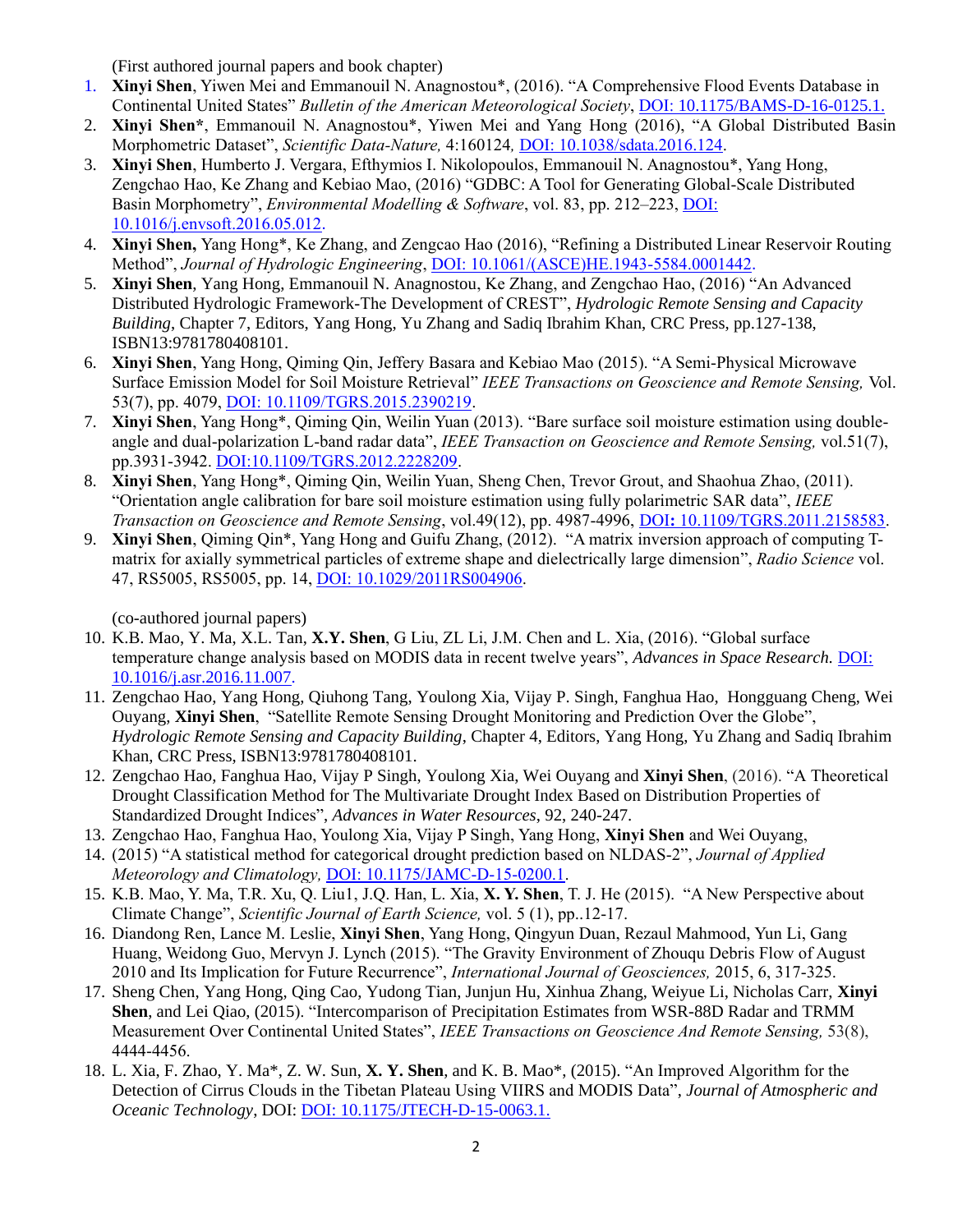- 19. Lang Xia, Kebiao Mao\*, Ying Ma, Fen Zhao, Lipeng Jiang, **Xinyi Shen** and Zhihao Qin, (2014). "An Algorithm for Retrieving Land Surface Temperatures Using VIIRS Data in Combination with Multi-Sensors", *Sensors,* Vol. 14, pp.21385-21408; doi:10.3390/s14112138.
- 20. K.B. Mao, Y. Ma, L. Xia, W.Y. Chen, **X.Y. Shen**, T.J.He, T.R. Xu, (2014). "Global aerosol change in the last decade: An analysis based on MODIS data", *Atmospheric Environment,* 94, 680-686.
- 21. Mao Kebiao, Ma Ying, Xia Lang, **Shen Xinyi**, Sun Zhiwen, He Tianjue, Zhou Guanhua (2014). A neural network method for monitoring snowstorm: A case study in southern China. Chinese Geographical Science, doi: 10.1007/s11769-014-0675-4.
- 22. Kebiao Mao, Ying Ma, **Xinyi Shen**, Baopu Li, Chunyue Li, Zhaoliang Li.(2012) "Estimation of Broadband Emissivity (8-12um) from ASTER Data by Using RM-NN", Optics Express, 20(18): 20096-20101.
- 23. ZHAO Shao-hua, Qin qi-ming, **SHEN Xin-yi**, et.,al. (2010). "Review of microwave remote sensing on soil moisture monitoring", *Journal of Microwave,* vol. 26(2), pp. 90-96 (in Chinese).
- 24. YU Fan, ZHAO Ying-shi, and **SHEN Xin-yi,** "Research on microwave two-scale scattering model for conducting random rough surface", *Journal of China University of Mining & Technology*, 39(3), pp.459-464 (in Chinese).
- 25. YAO Yun-jun, QIN Qi-ming, ZHAO Shao-hua, **SHEN Xin-yi** and SUI Xin-xin. "New index for soil moisture monitoring based on ∆Ts-albedo spectral information", *Spectroscopy and Spectral Analysis*, 31(6), pp.1557-1561 (in Chinese). (Conferences)
- 26. K.B. Mao, Y. Ma, Z.Y. Zuo, F. Wang, YQ Jiao, **X.Y. Shen**, Q. Liu, (2016) "Which year is the hottest or coldest from 2001 to 2012 based on remote sensing data", *Geoscience and Remote Sensing Symposium (IGARSS), 2016 IEEE International,* 5213-5216.
- 27. **Xinyi Shen**, Qiming Qin\* and Haijian Ma, (2008). "DSM generation of buildings based on corresponding object constraint", *Geoscience and Remote Sensing Symposium, IGARSS 2008. IEEE International* vol. 3, pp.III-1292- III-1295.
- 28. **Xinyi Shen**, Yang Hong, Dacheng Wang, Humberto J. Vergara and Emmanouil N. Anagnostou,(2015). "A Global-Scale Distributed Geomorphologic Product", *2015 American Geophysical (AGU) Fall Meeting,* H15B*.*
- 29. **Xinyi Shen**, Yang Hong, Ke Zhang and Humberto A. Vergara. (2014) "CREST v2.1 Refined by a Distributed Linear Reservoir Routing Scheme"), *H33G. Advances in Process-Based, Very High Resolution Hydrological Modeling Across Scales I Posters, 2014 American Geophysical (AGU) Fall Meeting.*
- 30. H Ma, Q Qin, **X Shen,** (2008). "Shadow segmentation and compensation in high resolution satellite images". *IGARSS 2008*, vol. 2, Boston, MA, pp.II-1036 - II-1039. [10.1109/IGARSS.2008.4779175](http://dx.doi.org/10.1109/IGARSS.2008.4779175)
- 31. **Xinyi Shen**, Qiming Qin\*, Yang Hong, et. al (2010). "An enhanced microwave backscattering canopy scattering model based on mimics", *American Geophysical Union 2010 Fall Meeting*. (San Francisco, Dec.12-17, 2010, oral presentation).

# **Manuscripts under review**

- 1. Xinyi Shen and Emmanouil Anagnostou (2016) "A Framework to Improve Hyper-Resolution Hydrologic Simulation in Snow-Affected Regions", *Journal of Hydrology*.
- 2. Lang Xia. F. Zhao, Y. Ma, X. L. Tan, **X.Y. Shen** and K.B. Mao, (2016). PI-Based Analysis of Drought Changes over the Last 60 Years in China's Major Crop-Growing Areas", *Agricultural Systems*.
- *3.* Yiwen Mei, **Xinyi Shen** and Emmanouil N. Anagnostou, (2016). "A Synthesis of Space-time Variability in Multicomponent Flood Response" *Hydrology and Earth System Sciences.*

# **Manuscripts submitted or in preparation**

- 1. Xinyi Shen, et. al., "A Flow Adjusting Strategy to Improve Flood Frequency Analysis (FFA)", *Water Resources Research*.
- *2.* Xinyi Shen, et. al., "Automated Water Body Extraction using Satellite Polarimetric Synthetic Aperture Radar (SAR) and Optical Imaginaries", *Remote Sensing of Environment.*
- *3.* Xinyi Shen, et. al. "A Coupled Hydrological and Remote Sensing Soil Moisture Estiamtion Framework", *Water Resources Research*
- 4. Xinyi Shen, David Wanik, Emmanouil N. Anagnostou and Yiwen Mei, (2016) "Geomorphologic-flood Vulnerability Mapping in the CONUS"
- 5. Xinyi Shen, et. al, "Global Inundation Mapping using 12.5m ALOS/PALSAR-1 Data"
- 6. Xinyi Shen, Chao Zeng et. al., "Daily Global Inundation Mapping at 30m Resolution"
- 7. Xinyi Shen, Emmanouil N. Anagnostou et. al., "Flood Frequency Analysis based on 50-year Hydrologic Simulation in Cold Regions"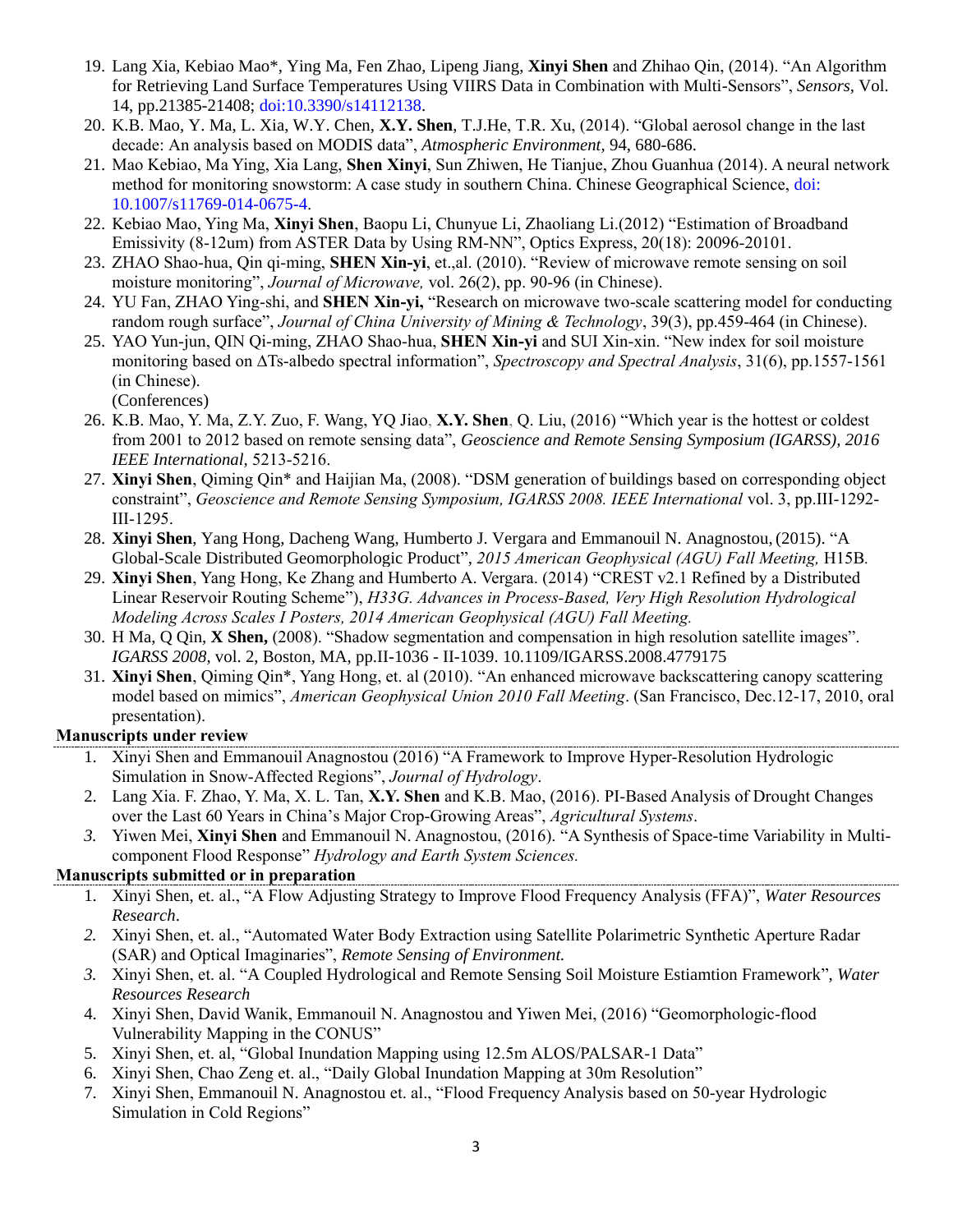#### **PATENTS**

Qin Qi-ming, **SHEN Xin-yi** and Zhao Shao-hua, *"*A roughness pin-meter" (applied in 2009, authorized in 2012). CN101776448A, *China Invention Model Patent*.

#### **SERVICE**

#### **Editorial Board**

*Associate Editor, Journal of Hydrology* 

# **Peer Reviewer**

*Journal of Hydrology Remote Sensing of Environment IEEE Transactions on Geoscience and Remote Sensing IEEE Geoscience and Remote Sensing Letters IEEE Journal of Selected Topics in Applied Earth Observations and Remote Sensing International Journal of Remote Sensing Radio Science Remote Sensing Atmosphere Research*

#### **Technical Program Committee of**

*The 3rd International Conference on Civil Engineering and Urban Planning,* Dec. 2013 Wuhan, China.

#### **Proposal Reviewer of**

NASA Experimental Program to Simulate Competitive Research (EPSCoR).

# **SELECTED PROJECT EXPERIENCE**

- 1. 2016-2121, "Water and Food Security Project", NSF-Partnerships for International Research and Education (PIRE), \$4.3M, Role Collaborator in US research team, [\(http://pire.engr.uconn.edu/\)](http://pire.engr.uconn.edu/).
- 2. 2016.10-2017.12, "Evaluation of Substations Vulnerability of Flooding in Current and Climate Change Scenarios" \$145,000, *Eversouce Energy Service Co*., PI, [\(http://www.eversource.uconn.edu/recipients-of-over-750k-of-eversource-funding-announced.html\)](http://www.eversource.uconn.edu/recipients-of-over-750k-of-eversource-funding-announced.html).
- 3. 2016.1-2018.12,"Municipal Resilience Planning Assistance Project", \$170,000, sponsored by HUD/Department of Housing & Urban Development, Awarded/Active [\(http://circa.uconn.edu/projects/municipal-resilience-planning/\)](http://circa.uconn.edu/projects/municipal-resilience-planning/)
- 4. 2015.1-2016.12, "Flood Vulnerability Analysis of Connecticut Inland River Network", \$205,000, sponsored by *Connecticut Institute for Resilience & Climate Adaptation (CIRCA)* and *Connecticut Department of Energy & Environmental Protection (CT DEEP)*, Awarded/Active, CoI, [\(http://circa.uconn.edu/projects/flood-prediction/\)](http://circa.uconn.edu/projects/flood-prediction/).
- 5. 2016.3-2016.11, "Planning for Climate Resilient and Fish-Friendly Road/Stream Crossings in Connecticut's Northwest Hills", \$25,000. Sponsored by Housatonic Valley Coalition Against Substance Abuse, Inc., Awarded/Active, CoI.
- 6. 2016.3-2017.2"Resiliency Analysis to Storm Surge for I-95 Right-of-Way at Long Wharf / New Haven, CT", \$90,000. Sponsored by Connecticut Department of Transportation (ConnDOT), Awarded/Active, Role: Collaborator.
- 7. 2015.1-2018.12 "Drought Monitoring Based on Coupling Distributed Hydrologic and Microwave Remote Sensing Models", General Program, ¥850000 (~\$136000), sponsored by 2014 *National Natural Science Foundation of China (NSFC)*, CoI.
- 8. 2014.1-2014.9 "Flood Risk Pre-estimation based on a distributed hydrological model", open-fund sponsored by *Disaster Alleviation Center, China Civil Administration & People's Insurance Company China (PICC)*, ¥90000 (~\$14500), CoI [\(http://hydrosky.org/Qhcontent/index/id/626/aid/544444630/fid/109\)](http://hydrosky.org/Qhcontent/index/id/626/aid/544444630/fid/109).
- 9. 2011-2012 "Remote Sensor Validation Loaded on Unmanned Aerial Vehicle (UAV)", national high technology research and development program (863 program), Project No.: 2008AA121806, Role: student participant.
- 10. 2009-2010 "Drought Information retrieval Using Temporal and Multi-source Remote Sensing data",